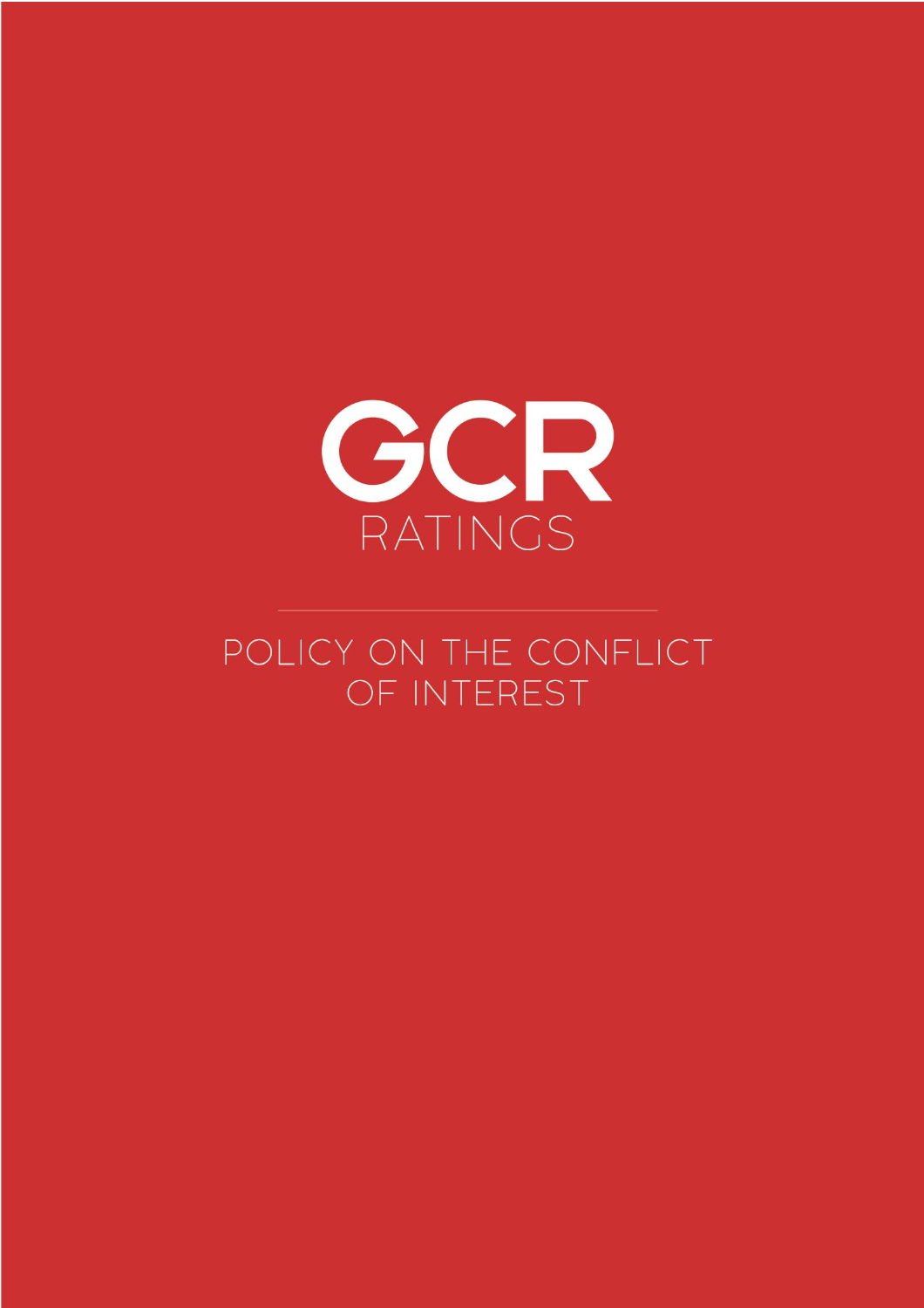

## **GENERAL PRINCIPLES**

GCR and its staff seek to act honestly and fairly with rated entities, obligors, originators, underwriters and users of credit ratings. GCR recognises the cornerstone principles of independence of judgment and objective opinions in the provision of credit ratings. As such, through these provisions GCR seeks to avoid, alternatively manage conflicts of interest.

GCR or its staff shall not either implicitly or explicitly, give any guarantee or assurance to an entity subject to a credit rating action, obligor, originator, underwriter, arranger or user of GCR's credit ratings about the outcome of a particular credit rating action. GCR and its staff shall not make any promises or threats about potential credit rating actions to create any influence in order to gain payment for credit ratings or other services.

GCR and its staff shall not make any proposals or recommendations regarding the activities of rated entities or obligors that could impact upon the credit rating of the rated entity or obligation, including but not limited to proposals or recommendations on corporate or legal structures, assets and liabilities, business operations, investment plans, lines of financing, business combinations or the design of any structured finance product.

GCR shall not hold or transact in trading instruments presenting a conflict of interest with GCR's credit rating activities.

GCR's employees who participate in or who might otherwise have an effect on a credit rating action shall not initiate or participate in discussions with rated entities, obligors, arrangers or subscribers regarding fees or payments charged to such rated entity, obligor, arranger or subscriber.

A GCR employee shall not participate in or otherwise influence a GCR credit rating action with respect to an entity or obligation if the employee, an immediate family member of the employee (e.g. spouse, partner, major or minor, son or daughter), or an entity managed by the employee presents a conflict of interests in terms of GCR's policies and procedures and applicable laws, regulations or standards.

Should a GCR employee become involved in a personal relationship that creates an actual or potential conflict of interests, GCR shall require that employee to disclose such relationship to the GCR Compliance Officer.

GCR employees are prohibited from soliciting money, gifts or favors from anyone with whom GCR does business and are prohibited from accepting gifts or cash equivalents thereof in breach of GCR's policies and procedures.

In instances where rated entities or obligors (e.g. sovereign nation or state) have, or are simultaneously pursuing oversight functions related to GCR, the employees responsible for interacting with the officials of the rated entity or the obligor regarding the supervisory matters shall be separate from the employees that participate in taking credit rating actions or developing methodologies that apply to such rated entity or obliaation.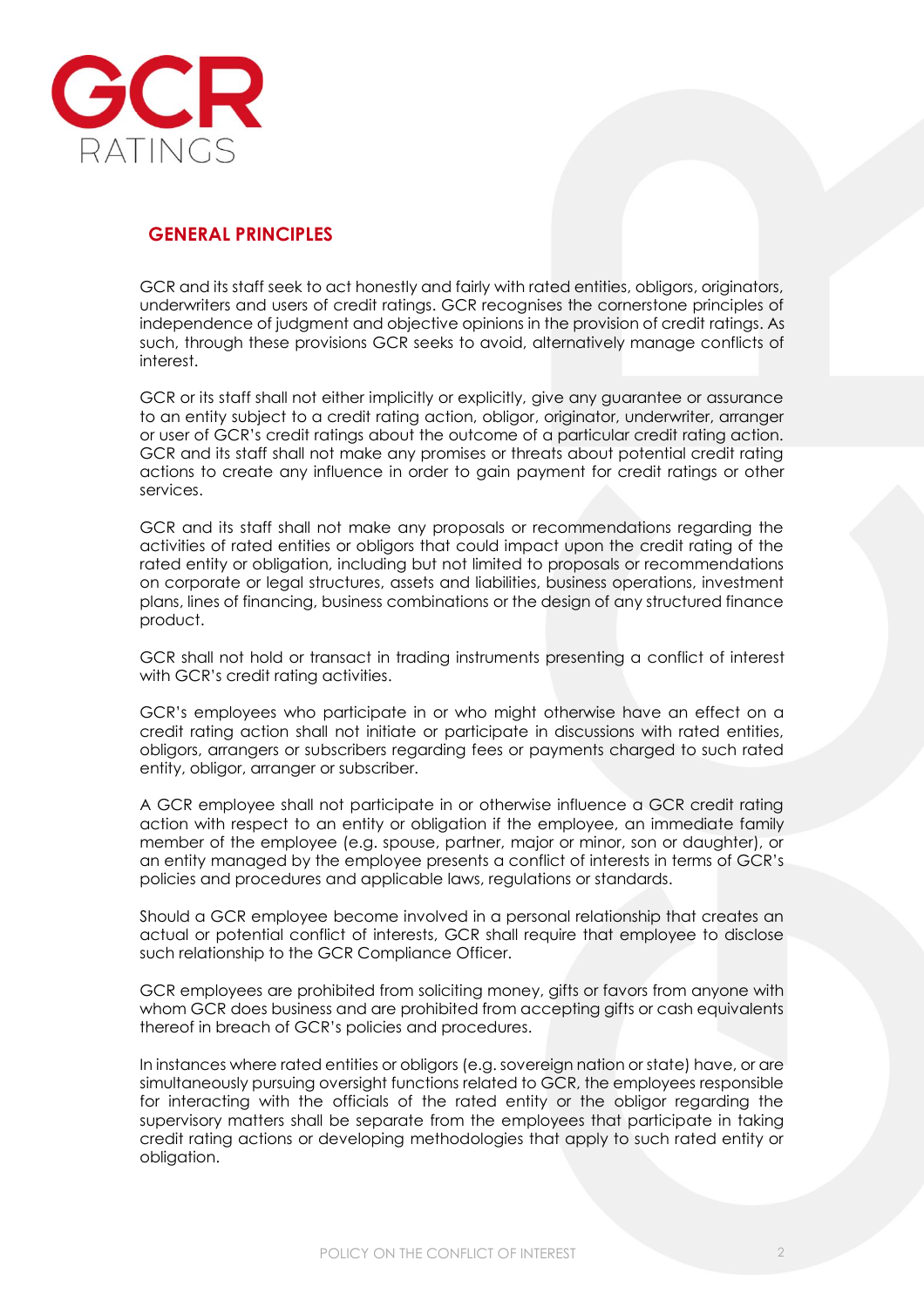

## **SEPERATION OF BUSINESS AND ANALYTICS**

GCR separates its credit rating business and its analytical support staff from any other business offered by GCR which may be perceived as a conflict of interests. GCR shall not delay or refrain from taking any credit rating action based on the potential effect of the action on GCR or any of its staff members. GCR's reporting lines and compensation arrangements are structured so as to effectively manage or eliminate any actual or potential conflicts of interest.

The compensation provided to GCR's analytical staff does not in whole or in part depend on the revenues generated from such issuers whom GCR rates.

Within the credit rating services business GCR maintains where possible physical separation between the commercial operations areas of the credit rating services business and the analytical operations. Commercial staff are to manage engagements with the relevant rated entities, issuers or arrangers in a manner which reinforces this separation. No commercial considerations are permitted to influence any aspects of the credit ratings which GCR issues.

A commercial staff member, or unit, may not encourage or otherwise pressure an analyst/s or committee member with respect to assigning a credit rating, taking a credit rating action, changing criteria or methodologies, voting recommendations or other adverse commercial implications arising from the analytical activities of GCR. Communication of commercial terms of engagement are prohibited, and commercial and analytical staff are to ensure that such interactions are recorded and reported to the Head of Business Development and compliance for monitoring and reporting purposes. Despite such controls, such communications may be received by analytical staff. It is the responsibility of commercial staff to educate the rated entities, issuer and arrangers on the need to address such interactions to their unit and not the analytical sector or analyst/s.

Once the commercial terms are agreed, the commercial unit shall notify the relevant sector head that they are to begin the credit rating process. This notification is referred to as the initiation notice. Analytical work is not to commence unless an initiation notice is recorded for the credit rating or related service.

The information systems within GCR are separated by information barriers and firewalls. No unauthorised access to information areas which do not fall within the ambit of the staff member's area of operation is permitted.

In certain instances, the commercial unit may require advanced notice, or prepublication information on a need to know basis in order to, amongst other reasons, effectively prepare for possible reactions to the publication. Such disclosure is permitted on a confidential, need to know basis and may not be made public in any manner until GCR publicises the information.

Analysts may attend or present at social events, networking events, conferences or dinners together with commercial staff or units, rated entities, related third parties and investors, provided they comply with the communication and other restrictions set out herein, maintain awareness and manage any perception issues that may arise from attendance at these events.

Commercial and analytical staff members are to adhere at all times to the requirement to remain independent and objective. This responsibility is presented in every instance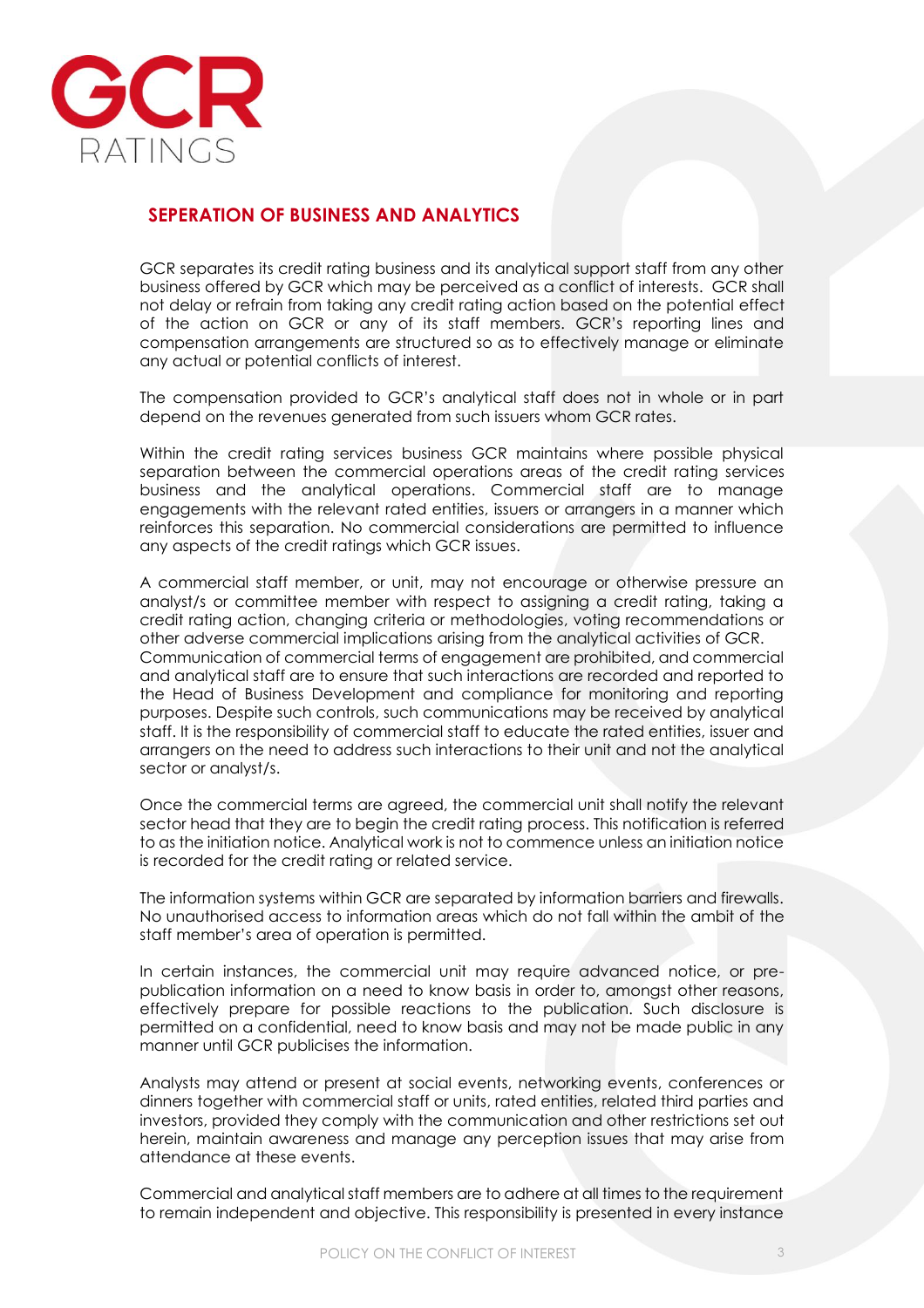

of electronic, telephonic and consultative engagement with rated entities, issuers and arrangers.

#### **EXTERNAL INTEREST OF SIGNIFICANCE OR MATERIALITY**

GCR views external interests as those interests of staff members which are significant to the staff member over which GCR holds no ownership. Such an interest falls within the ambit of these provisions if when viewed objectively the interest is an actual or perceived conflict with the interests of GCR and the responsibilities of the staff member/s.

External interests are permissible, subject to the condition that they do not present any conflict of interests, and do not impact on the staff members ability to perform or unduly influence the provision of a credit rating related to that interest.

Employees with such external interests may not participate in, influence or determine the engagement of any service providers, business partners, contractors or credit rating in relation to those interests. Thus, GCR views the potential of a conflict of interest in this regard to extend to service providers, any rated entities or obligations, related parties in relation to the GCR Group, and competitors amongst others.

The provisions herein are equally applicable to the interests of the staff member's immediate family, close relations and business or personal partners. Should the interests of those parties be perceived to influence the staff member's ability to perform or unduly influence the provisions of credit ratings related to those interests; those interests should be disclosed to the Compliance Officer in order for appropriate steps to be taken.

External positions held or presented to staff members as consultants, contractors, directors, officers or the like could be regarded as representations from, to or on behalf of GCR and in such instances may present a conflict of interests with those of GCR. Staff members are prohibited from such conduct regardless of the benefits to the staff member. Such interests should be disclosed to the compliance officer for appropriate steps to be taken.

Any staff member who joins GCR is required to disclose a minimum of 12 months prior employment, or other relevant interests such as consultants, contractors, directors, officers or the likes to the compliance officer for the appropriate steps to be taken. No staff member with a conflict in this regard may participate in or influence the determination of a credit rating relating to such conflict inside the aforementioned period.

Should a staff member be of the view that such an external interest may be present, which could be perceived as presenting a conflict of interests, the staff member is duty bound to disclose same to the compliance officer in order for appropriate steps to be taken.

Analysts are prohibited from owning any security in an entity which they rate. An analyst may not participate in or approve a credit rating where the analyst directly owns securities belonging to the rated entity. This applies to the members of the analyst's immediate family read with the provisions of GCR's Personal Account Trading Policy. Any other external interests not referred to herein, of which the staff member is aware, should be disclosed to the compliance officer for appropriate steps to be taken.